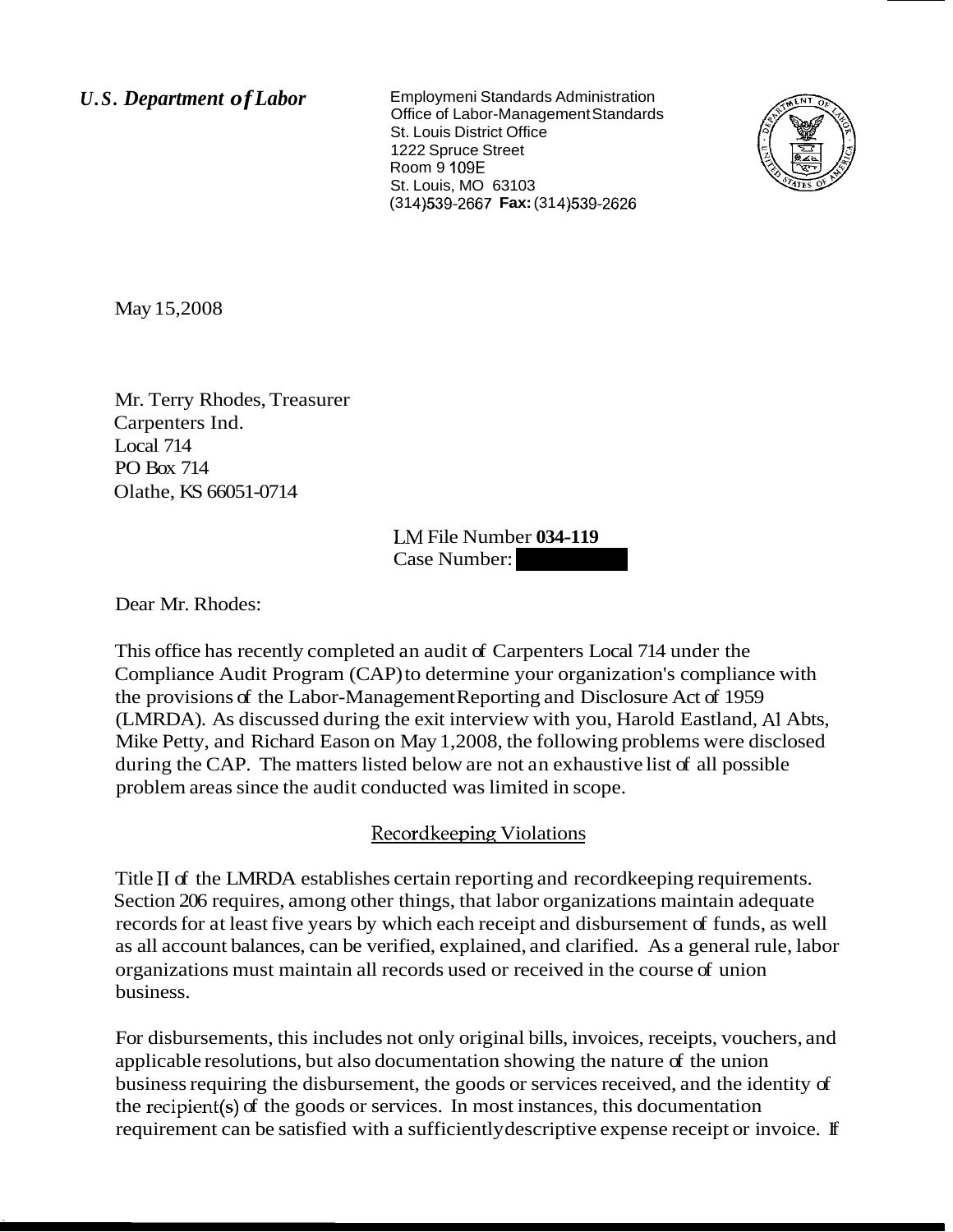Mr. Terry Rhodes May 15,2008 Page 2 of 4

an expense receipt is not sufficiently descriptive, a union officer or employee should write a note on it providing the additional information. For money it receives, the labor organization must keep at least one record showing the date, amount, purpose, and source of that money. The labor organization must also retain bank records for all accounts.

The audit of Local 714's 2007 records revealed the following recordkeeping violations:

1. Reimbursed Auto Expenses

Officers who received reimbursement for business use of their personal vehicles did not retain adequate documentation to support payments to them during 2007. The union must maintain records which identify the dates of travel, locations traveled to and from, and number of miles driven. The records must also show the business purpose of each use of a personal vehicle for business travel by an officer or employee who was reimbursed for mileage expenses.

2. Lack of Salary Authorization

Local 714 did not maintain current records to verify that the salaries reported in Item 24 (All Officer and Disbursements to Officers) of the LM-3 was the authorized amount and therefore was correctly reported. Although Sections 19-23 of your bylaws authorize officer salaries, the amounts authorized are not what is currently paid to officers. The union must keep a record, such as meeting minutes, to show the current salary authorized by the entity or individual in the union with the authority to establish salaries.

3. Information not Recorded in Meeting Minutes

Section 24 of your local bylaws requires that all bills must be approved by the local membership at meetings. However, the minutes of the meeting do not contain consistent references to those issues. Beginning in January 2007, the local no longer recorded in their minutes if the local approved the bills at the meetings. Minutes of all membership must report any disbursement authorizations made at those meetings.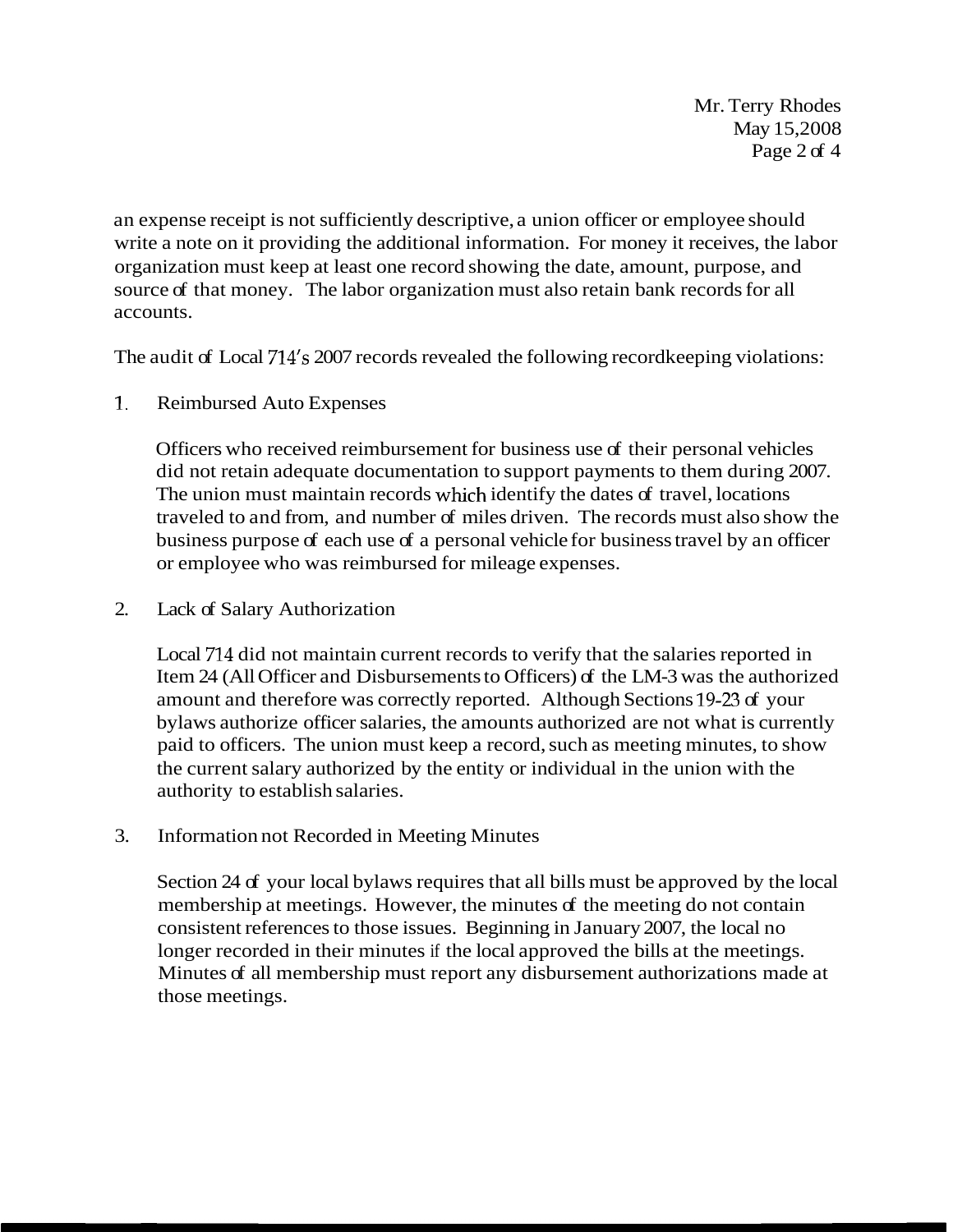Mr. Terry Rhodes May 15,2008 Page 3 of 4

## 4. Failure to Properly Record Receipts

Local 714 did not record in its receipts records information to adequately identify some employer dues check-off checks and some checks and cash received for rental of the hall and damage deposits. Union receipts records must include an adequate identification of all money the union receives. The records should show the date and amount received and the source of the money. The date of receipt is required to verify, explain, or clarify amounts required to be reported in Statement B (Receipts and Disbursements) of the LM-3. The LM-3 instructions for Statement B state that the labor organization must record receipts when it actually receives money and disbursements when it actually pays out money. Failure to record the date money was received could result in the union reporting some receipts for a different year than when it actually received them. This also includes any cash taken in by the local, including hall rental deposits that are later returned to the renter.

Based on your assurance that Local 714 will retain adequate documentation in the future, OLMS will take no further enforcement action at this time regarding the above violations.

## Reporting Violations

The audit disclosed a violation of LMRDA Section 201(b), which requires labor organizations to file annual financial reports accurately disclosing their financial condition and operations. The Labor Organization Annual Report (Form LM-3) filed by Local 714 for fiscal year ending June 30,2007, was deficient in the following areas:

1. Cash Reconciliation

It appears that the cash figures reported in Item 25 are not the correct cash figures according to the union's books after reconciliation to the bank statements. The instructions for Item 25 state that the union should obtain account balances from its books as reconciled to the balances shown on bank statements.

## 2. Cash Reporting

Cash receipts and disbursements for hall rental deposits must be reported on the LM-3 report in Statement B even if the deposits are later returned to the renter.